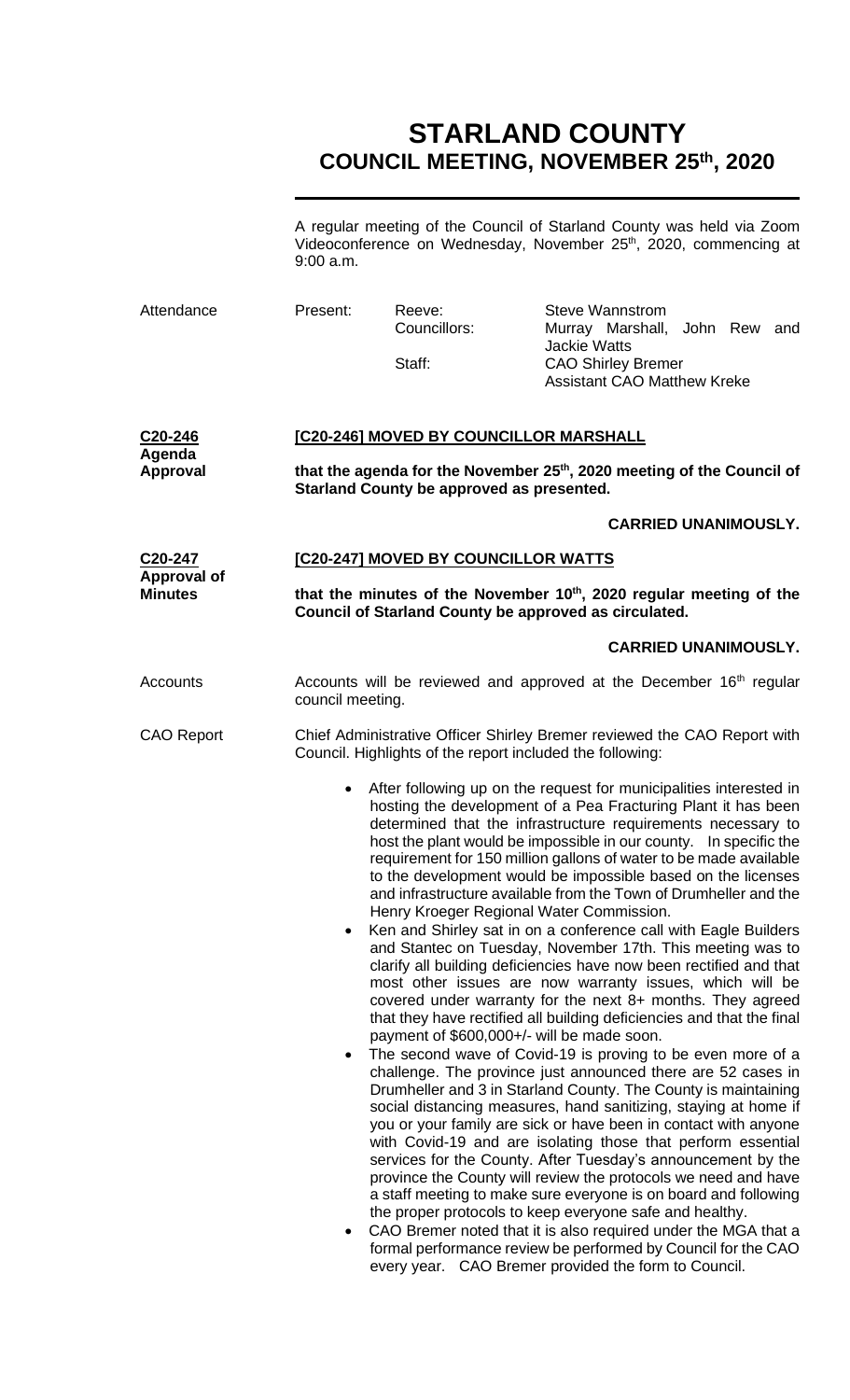- Policy 120-8 Councillor Watts had circulated some proposed changes to Policy 120-8, the Public Participation Policy, which included some extra participation methods as well as a reduction of the categories of public participation from 5 to 4. Assistant CAO Kreke expressed concerns that some of the changes may go too far in reducing the scope for public participation in decision making. Administration was instructed to rewrite the policy with all five categories but including the new methods for public participation included in Councillor Watts' suggestions.
- MSP Approval Notice was received from Municipal Affairs that approval has been granted to Starland County for the replacement of the CLV Waterline Project under the Municipal Stimulus Program. Funding of \$245,584.00 has been approved for this project.
- Attendance At 9:20 a.m. Deputy Reeve Sargent attended the meeting.
- RMA Director's Meeting The Central RMA Zone Director's Meeting will be held via Zoom Videoconference on December 4<sup>th</sup>, 2020 commencing at 10:00 a.m. Council discussed the need for questions to be raised about how some resolutions are able to bypass the regular resolution approval process.
- Tax Arrears **Cancellation** Council is required each year to pass a motion removing unpaid taxes from the arrears list for oil and gas companies in order to apply for provincial funding to cover education funding and designated industrial property requisitions paid for by the County but were subsequently uncollectable from the oil and gas company.

#### **C20-248 [C20-248] MOVED BY DEPUTY REEVE SARGENT**

**To Remove Unpaid Taxes that Starland County authorize the cancellation of taxes in the names of the following corporations: Traverse Energy, Blaze Energy Ltd., Canadian Oil & Gas International Inc., Capital Oil Ltd., Trident Exploration (WX) Corp., Trident Limited Partnership, so that Starland County may apply for the Provincial Education Requisition Credit and Designated Industrial Property Assessment Requisition Credit for Uncollectable Education Property Taxes on Oil and Gas Properties in the sum of \$2,124,364.90.**

### **CARRIED UNANIMOUSLY.**

- Letter of Support A letter of support has been drafted to support the Prairie Land Regional School Division in their request to have the Morrin School renovation project include the renovation of the current gym into a shop. Starland County has often partnered with local schools in order to train the next generation of shop workers.
- Employee Ticket Issue At 9:40 a.m. Public Works Supervisor Ken Menage and Assistant Public Works Supervisor Colby Black attended the meeting and raised the issue of a request from Grader Operator John Ziegler to help with a ticket received this summer for an overload. As the staff member was doing extra work outside of their expertise due to staff shortages related to the Covid-19 pandemic and its associated revenue impacts, management is asking Council to cover the ticket cost of \$1,900.00.

# **[C20-249] MOVED BY COUNCILLOR REW**

**Staff Ticket Payment that Starland County pay John Ziegler's overload provincial fine in the amount of \$1,900.00 as the fine was a direct result of the Covid-19 revenue drop requiring that untrained staff be required to perform atypical duties.**

#### **CARRIED UNANIMOUSLY.**

**C20-249**

Departure At 10:00 a.m. Colby departed from the meeting.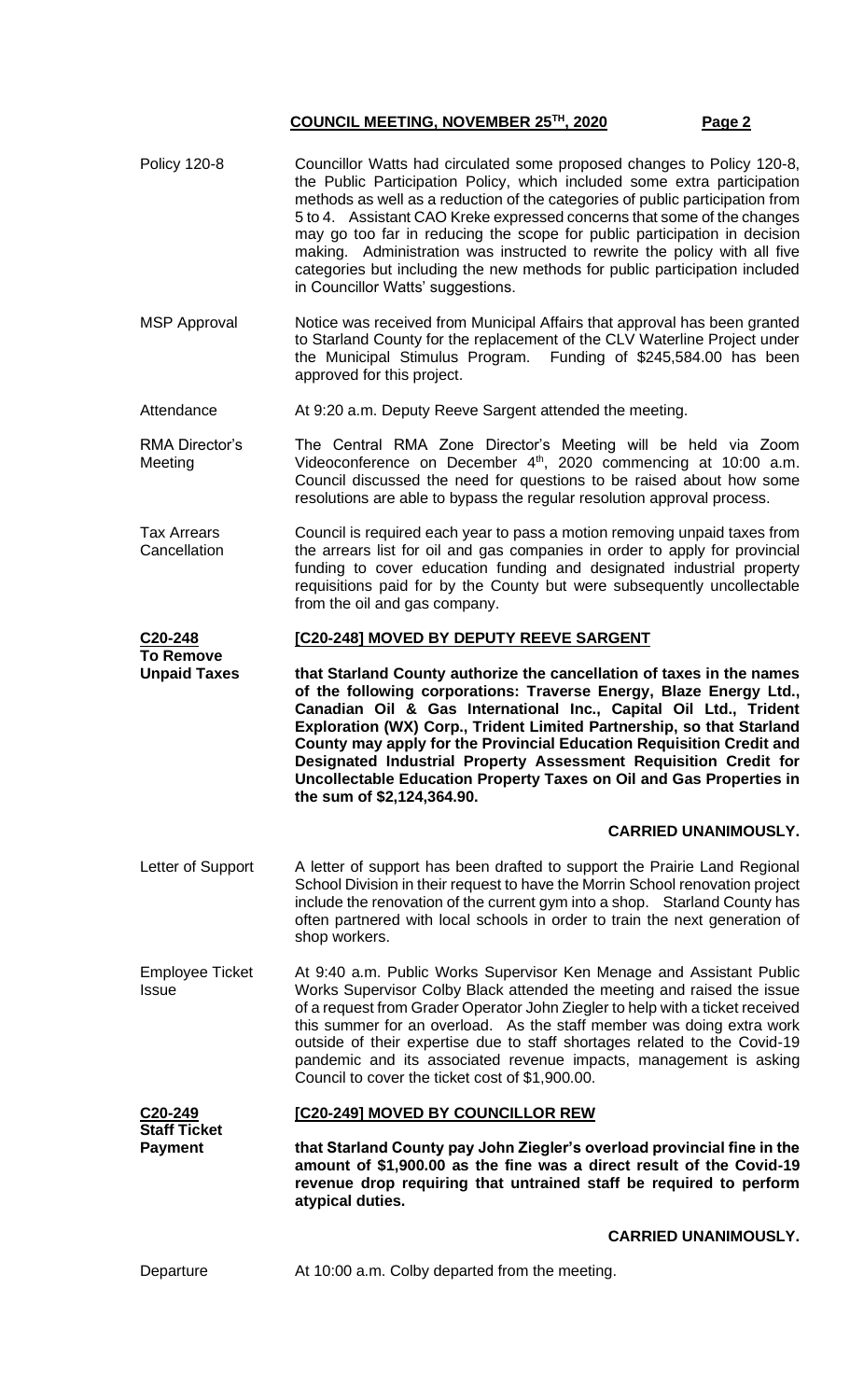| <b>PW Report</b>                                         | Public Works Supervisor Ken Menage reviewed the PW Report with<br>Council. Highlights of his report included the following:                                                                                                                                                                                                                                                                                                                                                                                                                                                                                                                                                                                                                                                                       |  |
|----------------------------------------------------------|---------------------------------------------------------------------------------------------------------------------------------------------------------------------------------------------------------------------------------------------------------------------------------------------------------------------------------------------------------------------------------------------------------------------------------------------------------------------------------------------------------------------------------------------------------------------------------------------------------------------------------------------------------------------------------------------------------------------------------------------------------------------------------------------------|--|
|                                                          | The PW Crew have been sanding and plowing, moving from<br>$\bullet$<br>shop to shop and putting up snow fencing.<br>The Shop Crew have been working on approximately 17 pieces<br>$\bullet$<br>of equipment and 1 CVIP, and helping with the move.<br>Gradermen have been blading roads and removing drifts.<br>$\bullet$<br>Ken has been working on the new yard parking plan, the Morton<br>Pit application, Bridge File 8323 and researching different ways<br>to provide the 2021 gravel program.<br>Ken reviewed the current lack of staffing which is impeding his<br>$\bullet$<br>ability to get basic operations done. He also provided a list of<br>bridge work broken down by cost. This bridge work can be<br>applied to Federal Gas Tax Funding that is still in deferred<br>revenue. |  |
| Departure                                                | At 10:30 a.m. Ken departed from the meeting.                                                                                                                                                                                                                                                                                                                                                                                                                                                                                                                                                                                                                                                                                                                                                      |  |
| Attendance and<br><b>MS Report</b>                       | At 10:31 a.m. Municipal Services Manager Riep attended the meeting and<br>reviewed his MS report with Council. Highlights of the report included:                                                                                                                                                                                                                                                                                                                                                                                                                                                                                                                                                                                                                                                 |  |
|                                                          | There was a farmer report of the possibility of a small water leak on<br>$\bullet$<br>the CLV water system that was identified in the late fall harvesting.<br>Upon investigation it was determined there was a very minor leak<br>and the repair will be postponed as Big Country Gas had identified<br>their gas line to be on top of the leak and would require the line to<br>be daylighted.<br>At the last MPC meeting members approved the extension to two<br>$\bullet$<br>separate development permits including the Michichi Solar project<br>and the Brad LaFave permit for construction of a shed.                                                                                                                                                                                     |  |
|                                                          | The Covid-19 virus is now in the second wave of outbreak as the<br>$\bullet$<br>numbers are increasing daily in excess of those seen in the initial<br>wave. Starland County has 3 cases as last noted however, those<br>numbers will be increasing and exposure to the virus is imminent.<br>In respect of the County operations it is imperative that Starland<br>County does not remain complacent with the current status. The<br>measures implemented at the start of the pandemic will have to be<br>revisited with new measures potentially implemented.                                                                                                                                                                                                                                   |  |
| Departure                                                | At 11:00 a.m. Glen departed from the meeting.                                                                                                                                                                                                                                                                                                                                                                                                                                                                                                                                                                                                                                                                                                                                                     |  |
| <b>Strategic Planning</b><br>Process                     | At 11:01 a.m. Finance Manager Judy Fazekas attended the meeting and<br>updated Council on the process for developing a strategic plan for Starland<br>County. Judy provided a copy of a ratepayer survey that will be used to<br>gauge the public's priorities in service delivery from Starland County.<br>Council provided comments which will be integrated into the survey which<br>will then be formatted and sent out by Ethelo Decisions. Judy also gave a<br>presentation on the goals and strategies to be used in developing a<br>Strategic Plan in guiding Starland County's future operations. Judy will be<br>contacting potential consultants.                                                                                                                                      |  |
| Departure                                                | At 12:15 p.m. Judy departed from the meeting.                                                                                                                                                                                                                                                                                                                                                                                                                                                                                                                                                                                                                                                                                                                                                     |  |
| Morrin Sod House<br>and Historical<br>Society Delegation | At 1:00 p.m. Bill Montgomery of the Morrin Sod House and Historical Society<br>attended the meeting and gave a presentation on the potential for<br>development of a campground on the county owned railway land on the east<br>The Society would like the County to assist with the<br>side of Morrin.<br>development of the site and would provide for the operation of the<br>campground in return for a portion of the revenue generated for the site.<br>Starland County would still be the owner of the campground. Council<br>requested information on the Village of Morrin's attitude towards the<br>development before proceeding with any decisions.                                                                                                                                   |  |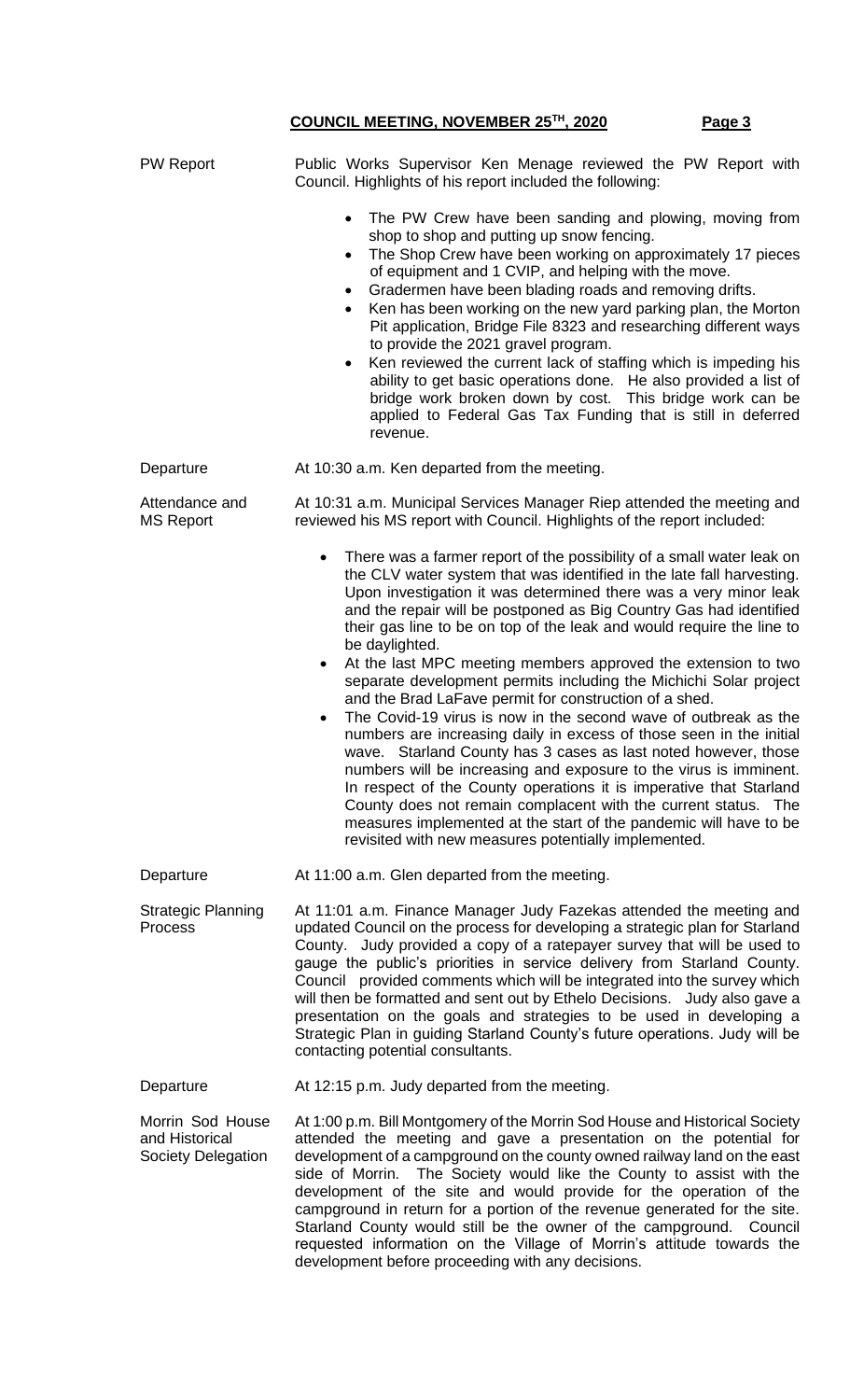| Departure                                  | At 1:30 p.m. Bill departed from the meeting.                                                                                                                                                                                                                                                                                                                                                                                                                                                                                                                                                                                                                                                       |                                                                                                                                                                                                                   |  |  |
|--------------------------------------------|----------------------------------------------------------------------------------------------------------------------------------------------------------------------------------------------------------------------------------------------------------------------------------------------------------------------------------------------------------------------------------------------------------------------------------------------------------------------------------------------------------------------------------------------------------------------------------------------------------------------------------------------------------------------------------------------------|-------------------------------------------------------------------------------------------------------------------------------------------------------------------------------------------------------------------|--|--|
| Operational and<br><b>Ice Plant Grants</b> | Administration has done up a list of proposed grant funds to go to each of<br>the applicants for the 2020 Operational and Ice Plant Grants. The grants<br>are based on a percentage of the utility costs incurred by the community<br>groups operating the facilities to be funded.                                                                                                                                                                                                                                                                                                                                                                                                                |                                                                                                                                                                                                                   |  |  |
| C <sub>20</sub> -250<br><b>Operational</b> | <b>[C20-250] MOVED BY COUNCILLOR MARSHALL</b>                                                                                                                                                                                                                                                                                                                                                                                                                                                                                                                                                                                                                                                      |                                                                                                                                                                                                                   |  |  |
| <b>Grants</b>                              | that Starland County fund the Operational Grant Program in the<br>amount of \$95,000.00 and that the funds be distributed as below:                                                                                                                                                                                                                                                                                                                                                                                                                                                                                                                                                                |                                                                                                                                                                                                                   |  |  |
|                                            | <b>Craigmyle Historic Society</b><br>\$<br><b>Craigmyle Civic Centre</b><br><b>Delia &amp; District Ag Society</b><br>Delia & District Comm. Assoc.<br><b>Delia &amp; District Hist. Society</b><br><b>Delia &amp; District Senior Citizens</b><br><b>Delia Curling Club</b><br><b>Delia Municipal Library Board</b><br><b>Morrin &amp; District Ag Society</b><br><b>Morrin Community Hall</b><br>Morrin Hist, Pk. and Sod House<br><b>Morrin Municipal Library</b><br><b>Munson &amp; Area Comm. Assoc.</b><br><b>Rowley Comm. Hall Assoc.</b><br><b>Rumsey &amp; District Ag Society</b><br><b>Rumsey Community Library</b><br><b>Rumsey Drop-In Centre</b><br><b>Verdant Valley Ag Society</b> | 2,046.02<br>2,015.42<br>19,659.59<br>6,426.75<br>3,205.98<br>3,047.53<br>5,041.77<br>615.00<br>17,527.50<br>3,844.88<br>2,313.73<br>987.87<br>3,293.12<br>7,636.26<br>11,127.20<br>733.20<br>1,988.05<br>3,490.13 |  |  |
|                                            |                                                                                                                                                                                                                                                                                                                                                                                                                                                                                                                                                                                                                                                                                                    | <b>MOTION CARRIED.</b>                                                                                                                                                                                            |  |  |
| C20-251                                    | [C20-251] MOVED BY COUNCILLOR WATTS                                                                                                                                                                                                                                                                                                                                                                                                                                                                                                                                                                                                                                                                |                                                                                                                                                                                                                   |  |  |
|                                            |                                                                                                                                                                                                                                                                                                                                                                                                                                                                                                                                                                                                                                                                                                    |                                                                                                                                                                                                                   |  |  |
| <b>Ice Plant Grants</b>                    | that Starland County fund the Ice Plant Grant Program in the amount<br>of \$38,000.00 and that the funds be distributed as below:                                                                                                                                                                                                                                                                                                                                                                                                                                                                                                                                                                  |                                                                                                                                                                                                                   |  |  |
|                                            | \$<br><b>Delia &amp; District Ag Society</b><br><b>Morrin &amp; District Ag Society</b><br><b>Rumsey &amp; District Ag Society</b>                                                                                                                                                                                                                                                                                                                                                                                                                                                                                                                                                                 | 15,902.02<br>13,010.25<br>9,087.73                                                                                                                                                                                |  |  |
|                                            |                                                                                                                                                                                                                                                                                                                                                                                                                                                                                                                                                                                                                                                                                                    | <b>MOTION CARRIED.</b>                                                                                                                                                                                            |  |  |
| Departure                                  | At 1:50 p.m. Deputy Reeve Sargent departed from the meeting.                                                                                                                                                                                                                                                                                                                                                                                                                                                                                                                                                                                                                                       |                                                                                                                                                                                                                   |  |  |
| Council<br>Committees                      | All councillors present reported briefly on the committees to which they are<br>appointed.                                                                                                                                                                                                                                                                                                                                                                                                                                                                                                                                                                                                         |                                                                                                                                                                                                                   |  |  |
| Council                                    | <b>Council Communications:</b>                                                                                                                                                                                                                                                                                                                                                                                                                                                                                                                                                                                                                                                                     |                                                                                                                                                                                                                   |  |  |
| Communications                             | Service Alberta re: Federal Government's Launch of the Universal<br>i)<br><b>Broadband Fund</b><br>Palliser Regional Municipal Services re: Annual General Meeting<br>ii)<br>Report November 2020<br>FCSSAA re: 2021 Membership Fees<br>iii)<br><b>Rural Municipalities of Alberta</b><br>iv)<br>Contact Newsletter (3 Issues)<br>$\bullet$                                                                                                                                                                                                                                                                                                                                                        |                                                                                                                                                                                                                   |  |  |
| C20-252<br><b>Motion to</b>                | [C20-252] MOVED BY COUNCILLOR WATTS                                                                                                                                                                                                                                                                                                                                                                                                                                                                                                                                                                                                                                                                |                                                                                                                                                                                                                   |  |  |

**Freedom of Information and Protection of Personal Privacy Act Reeve Wannstrom and Councillors Watts, Rew and Marshall proceed with the** 

**Closed Session**